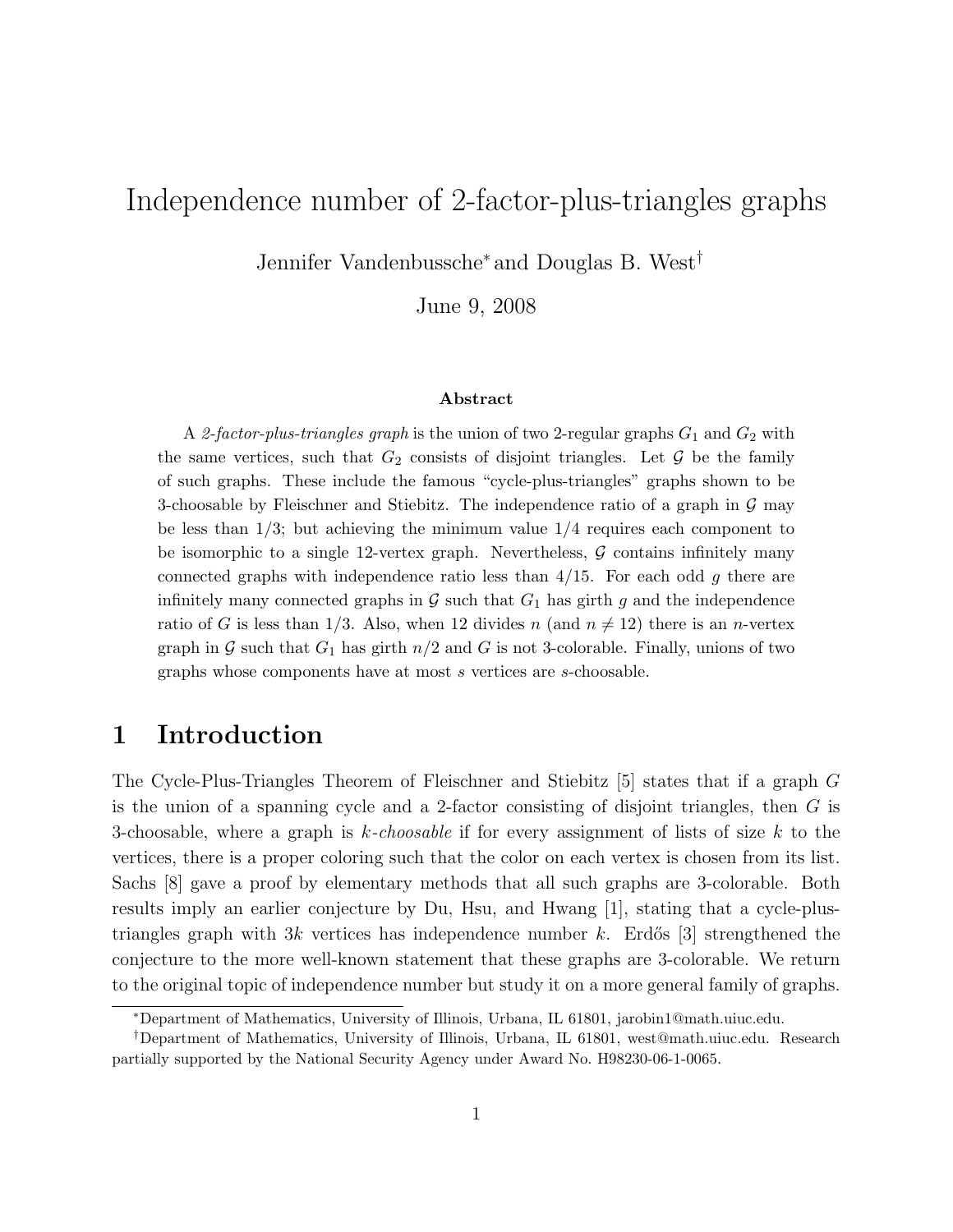A 2-factor-plus-triangles graph is a union of two 2-regular graphs  $G_1$  and  $G_2$  on the same vertex set, where the components of  $G_2$  are triangles. Note that  $G_1$  and  $G_2$  may share edges. For such a graph G, we denote the vertex sets of the components of  $G_2$  as  $T_1, \ldots, T_k$ , with  $T_x = \{x_1, x_2, x_3\}$ , and we refer to  $T_x$  as a "triple" to distinguish it from a 3-cycle in  $G_1$ . When  $G_1$  is a single cycle, G is a cycle-plus-triangles graph.

Let  $\mathcal G$  denote the family of 2-factor-plus-triangles graphs. It is easy to construct graphs in G that contain  $K_4$  (see Figure 1, for example), so graphs in G need not be 3-colorable. Erdos [3] asked if a graph in G is 3-colorable whenever its factor  $G_1$  is  $C_4$ -free. Fleischner and Stiebitz  $|6|$  answered this negatively, citing an infinite family of such graphs in G that are 4-critical, due to Gallai. In fact, graphs in  $\mathcal G$  with 3k vertices may fail to have an independent set of size k, such as the graph in Figure 1 due to Du and Ngo [2]. Here we draw only  $G_1$ and indicate the triples  $T_a, T_b, T_c, T_d$  using subscripted indices.



Figure 1: The Du-Ngo graph  $G_{DN}$ , omitting triangles on sets of the form  $\{x_1, x_2, x_3\}$ .

An *independent set* is a set of pairwise nonadjacent vertices. The *independence number*  $\alpha(G)$  of a graph G is the maximum size of such a set in G.

#### **Proposition 1.1.** The independence number of the Du-Ngo graph  $G_{DN}$  is 3.

*Proof.* An independent set S in  $G_{DN}$  contains at most one vertex from the sets  $\{a_1, b_1, a_2, b_2\}$ and  $\{c_1, d_1, c_2, d_2\}$ , since each is a 4-clique. Further, S contains two vertices of  $(a_3, b_3, c_3, d_3)$ only if it avoids one of the 4-cliques. Thus  $|S| \leq 3$ , and  $\{a_1, c_1, d_3\}$  achieves the bound.  $\Box$ 

The *independence ratio* of an *n*-vertex graph G is  $\alpha(G)/n$ . Proposition 1.1 states that the independence ratio of  $G_{DN}$  is 1/4. Because graphs in  $\mathcal G$  have maximum degree at most 4 and do not contain  $K_5$ , Brooks' Theorem implies that every graph in  $\mathcal G$  has independence ratio at least 1/4. We characterize those graphs achieving equality in this easy bound; they are the graphs in which every component is  $G_{DN}$ . We produce larger independent sets for all other graphs in  $\mathcal G$ . We also construct infinitely many connected graphs in  $\mathcal G$  with independence ratio less than  $4/15$ . However, we conjecture that for any t less than  $4/15$ , only finitely many connected graphs in  $G$  have independence ratio at most  $t$ .

In light of Erdős' question about 3-colorability of graphs in  $G$  when  $G_1$  has no 4-cycle, we study the independence ratio under girth restrictions for  $G_1$ . For any odd g, we construct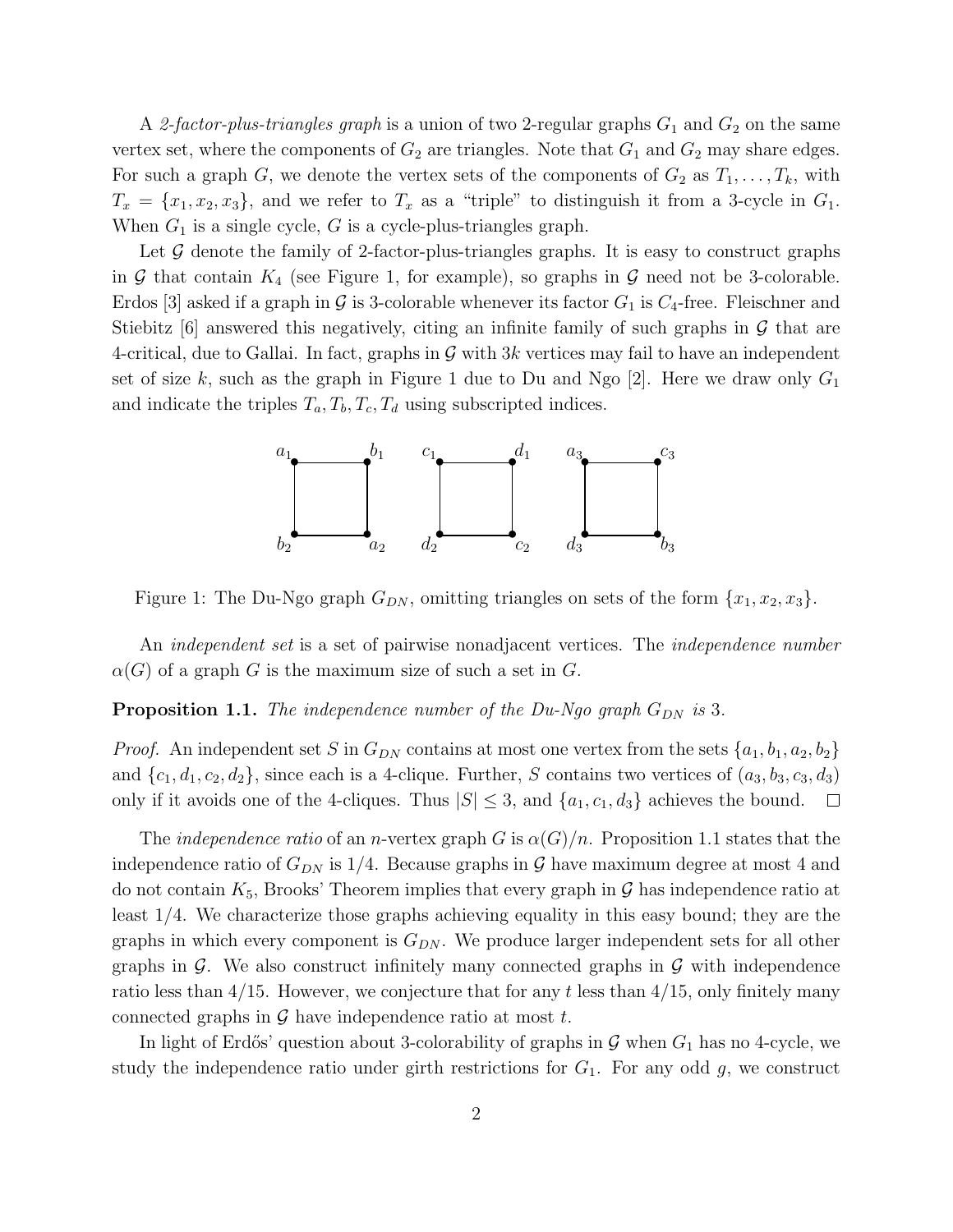infinitely many connected examples in which the girth of  $G_1$  is g and yet the independence ratio is less than 1/3; it can be as small as  $\frac{1}{3} - \frac{1}{g^2 + 1}$  $\frac{1}{g^2+2g}$  when  $g \equiv 1 \mod 6$ . The number of vertices in each example is more than  $g^2$ , and we conjecture that the independence ratio of G is  $1/3$  when  $G_1$  has girth at least  $\sqrt{|V(G)|}$ . On the other hand, no girth threshold less than  $|V(G)|$  can guarantee 3-colorability; when the number of vertices is a nontrivial multiple of 12, we construct examples where  $G_1$  consists of just two cycles of equal length but  $G$  is not 3-colorable.

Finally, we show that if G is a union of two graphs whose components have at most s vertices, then G is s-choosable; this yields 3-choosability for graphs in  $\mathcal G$  where the components of  $G_1$  are all 3-cycles. This last result is an easy consequence of the s-choosability of the line graphs of bipartite graphs.

Our graphs have no multiple edges; when  $G_1$  and  $G_2$  share an edge, its vertices have degree less than 4 in the union. For a graph G and a vertex  $x \in V(G)$ , the neighborhood  $N_G(x)$  is the set of vertices adjacent to x in G, and a G-neighbor of x is an element of  $N_G(x)$ . For  $S \subseteq V(G)$ , we let  $N_G(S) = \bigcup_{x \in S} N_G(x)$ . If A and B are sets, then  $A - B = \{a \in A : a \notin B\}$ .

# 2 Independence ratio at least 1/4

The independence number of a graph is the sum of the independence numbers of its components. Therefore, to characterize the graphs in  $\mathcal G$  with independence ratio 1/4, it suffices prove that every connected graph in  $G$  other than  $G_{DN}$  has independence ratio larger than 1/4. Let  $\mathcal{G}' = \{ G \in (\mathcal{G} - \{G_{DN}\}) : G \text{ is connected} \}.$ 

Proving this is surprisingly difficult. We present an algorithm to produce a sufficiently large independent set for any  $G \in \mathcal{G}'$ . A simple greedy algorithm finds an independent set with almost  $1/4$  of the vertices; it will be applied to prove the full result. This simple algorithm maintains an independent set I and the set S of neighbors of I.

Algorithm 2.1. Given an initial independent set I in G, let  $S = N_G(I)$ . While  $I \cup S \neq V(G)$ , choose  $v \in V(G) - (I \cup S)$  to minimize  $|N(v) - S|$ , and add v to I and  $N_G(v)$  to S.

**Lemma 2.2.** If G is an n-vertex graph in  $\mathcal{G}'$ , then  $\alpha(G) \geq (n-1)/4$ . If G has an independent set  $I_0$  with  $3|I_0| > |N_G(I_0)|$ , then  $\alpha(G) > n/4$ .

*Proof.* Initialize Algorithm 2.1 with I as any single vertex in  $G$ ; this puts at most 4 vertices in S. At each subsequent step, some vertex v outside  $I \cup S$  has a neighbor in S, since G is connected and  $N_G(I) = S$ . Hence each step adds at most 3 vertices to S and 1 vertex to I. Therefore,  $|S| \leq 3|I| + 1$  when the algorithm ends. Since  $n = |I| + |S|$  at that point, we conclude that  $|I| \geq (n-1)/4$ .

If  $3|I_0| > |N_G(I_0)|$ , then initializing Algorithm 2.1 with  $I = I_0$  (and  $S = N_G(I_0)$ ) yields  $|S| \leq 3|I|-1$  at the end by the same computation, and hence  $|I| \geq (n+1)/4$ .  $\Box$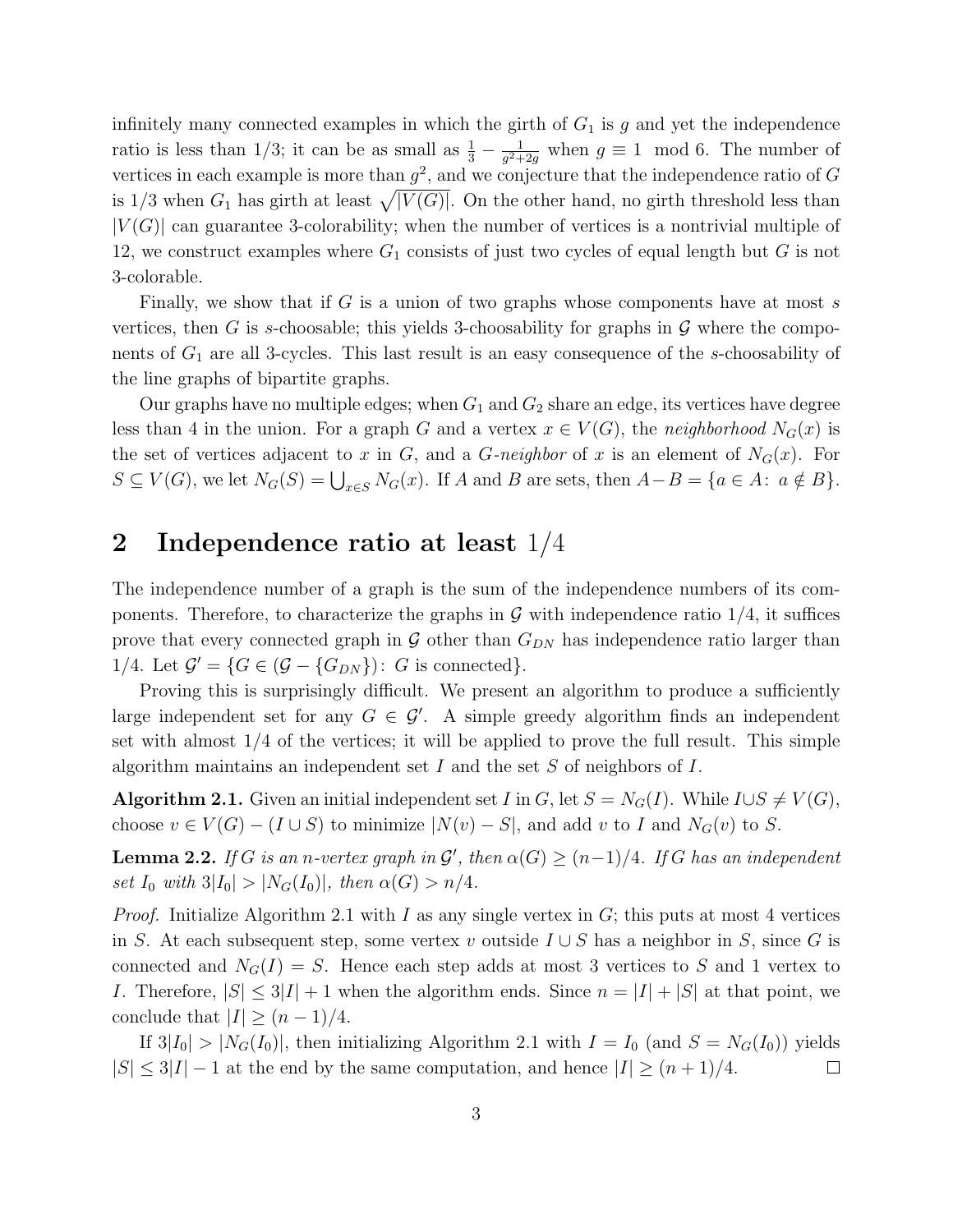In order to push the independence ratio above 1/4, we will preface Algorithm 2.1 with another algorithm that will choose the initial independent set more carefully, seeking an independent set  $I_0$  as in Lemma 2.2 or one that will lead to a gain later under Algorithm 2.1.

First we characterize how 4-cliques can arise in graphs in  $\mathcal G$  (a k-clique is a set of k pairwise adjacent vertices).

**Lemma 2.3.** A 4-clique in a graph G in G arises only as the union of a 4-cycle in  $G_1$  and disjoint edges from two triples in  $G_2$  (see Figure 2).

*Proof.* Let X be a 4-clique in G. Since  $G_1$  contributes at most two edges to each vertex, each vertex in X has a  $G_2$ -neighbor in X. In particular, no triple in  $G_2$  is contained in X, and X must have the form  $\{a_1, a_2, b_1, b_2\}$  for some  $T_a$  and  $T_b$ . To make X pairwise adjacent,  $a_1, b_1, a_2, b_2$  in order must form a 4-cycle in  ${\cal G}_1.$  $\Box$ 

We define a substructure that yields a good independent set for the initialization of Algorithm 2.1. A bonus 4-clique in a graph in  $\mathcal G$  is a 4-clique Q such that for some triple  $T_a$  contributing two vertices to Q, the vertices of  $N_{G_1}(a_3)$  lie in the same triple. Figure 2 illustrates the definition.



Figure 2: A bonus 4-clique

**Lemma 2.4.** Let G be an n-vertex graph in  $\mathcal{G}'$ . If G has a bonus 4-clique, then  $\alpha(G) > n/4$ .

Proof. Consider a bonus 4-clique, labeled as in Figure 2 without loss of generality. The set  $\{b_1, a_3, c_3\}$  is independent, and its neighborhood is  $\{a_1, a_2, b_2, b_3, c_1, c_2\} \cup N_{G_1}(c_3)$ . Thus setting  $I_0 = \{b_1, a_3, c_3\}$  in Lemma 2.2 yields the conclusion.  $\Box$ 

A block of a graph is a maximal subgraph that contains no cut-vertex. Two blocks in a graph share at most one vertex, and a vertex in more than one block is a cut-vertex. A leaf block of a graph G is a block that has at most one vertex shared with other blocks of G. We need a structural result to extract large independent sets from leaf blocks.

**Lemma 2.5.** Let G be an n-vertex 4-regular graph in  $\mathcal{G}'$ . If G has no 4-clique, then G has an independent set I such that  $3|I| > |N_G(I)|$  or such that  $3|I| = |N_G(I)|$  and  $|I| < n/4$ .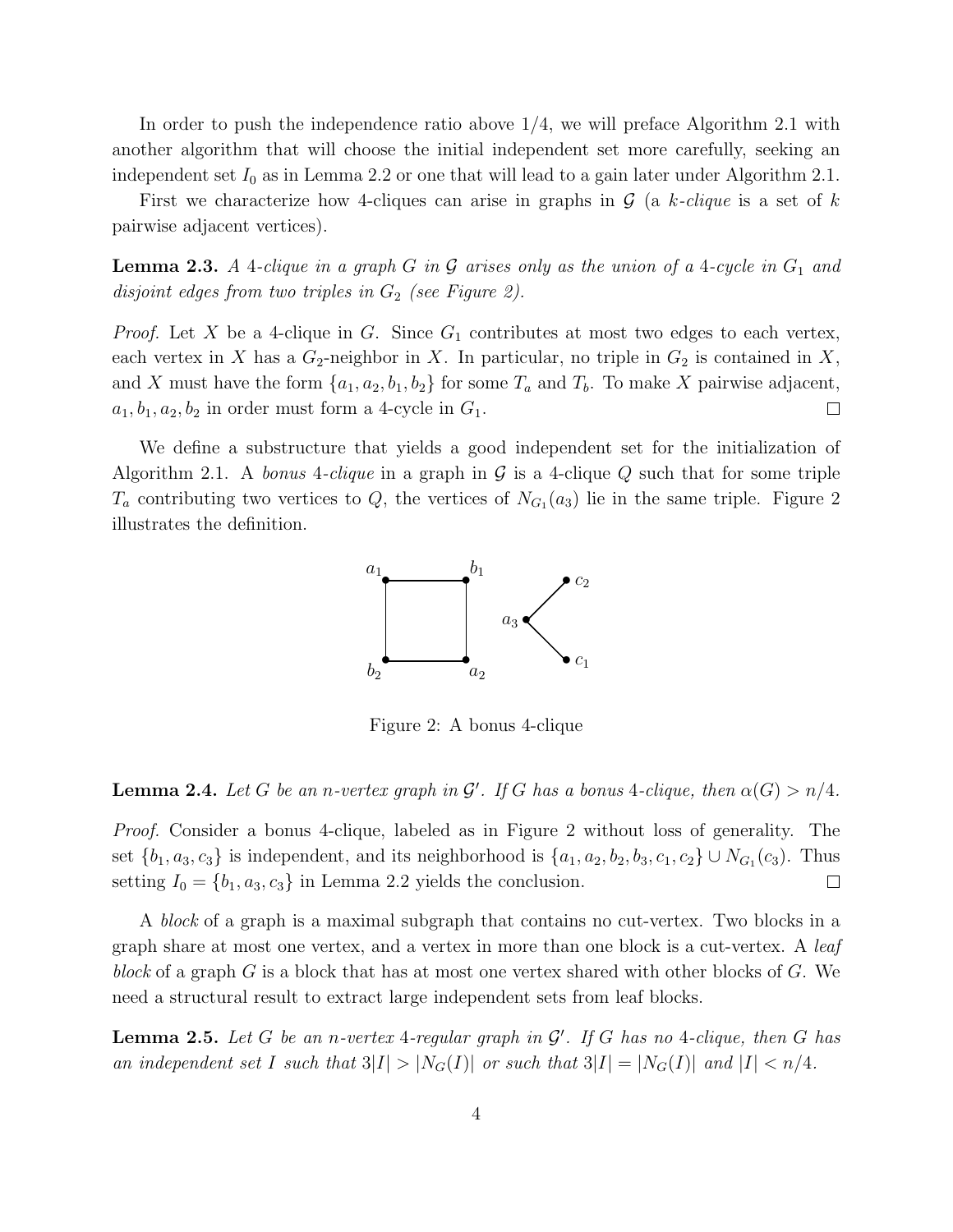*Proof.* Every vertex of G lies in a triple, and every triple lies in a block of G. Since G is 4-regular, a leaf block contains a triple and at least one more vertex. A shortest path joining two vertices of the triple that uses a vertex outside the triple yields an even cycle with at most one chord. (Note: Erdős, Rubin, and Taylor |4| showed by a harder proof that all 2-connected graphs other than complete graphs and odd cycles have such a cycle.)

An independent set I with  $|I| > n/4$  vertices satisfies  $3|I| > |N<sub>G</sub>(I)|$  and hence suffices.

We may assume that G has no 4-cycle, since G has no 4-clique and a 4-cycle in G with at most one chord has an independent set I with  $3|I| = |N_G(I)|$  and  $|I| = 2 \neq n/4$  (note that  $3 \mid n$ . If C is an even cycle in G having at most one chord, then at least one of the two maximum independent sets in C contains at most one vertex of such a chord and is independent in  $G$ . Let  $I$  be such an independent set.

Since each vertex of I has at least two neighbors on C and at most two outside it,  $3|I|$  >  $|N_G(I)|$ . We have found the desired set I unless  $|I| = n/4$ . In this case, let  $T = V(G) - V(C)$ . If I is not a maximal independent set, then  $\alpha(G) > n/4$ , so we may assume that every vertex of T has a neighbor in I. Since  $I \subseteq V(C)$ , each vertex in I has at most two neighbors in T. Hence each vertex of  $T$  has exactly one neighbor in  $I$ , and each vertex of  $I$  has two neighbors in  $T$  (and  $C$  has no chord).

Let u, v, w be three consecutive vertices along C, with  $u, w \in I$ . Let  $\{x, x'\} = N_G(u) \cap T$ and  $\{y, y'\} = N_G(w) \cap T$ . If  $xx' \notin E(G)$ , then replacing u with  $\{x, x'\}$  in I yields  $\alpha(G) > n/4$ . Hence we may assume that  $xx' \in E(G)$ , and similarly  $yy' \in E(G)$ . If v has a neighbor in  ${x, x', y, y'}$ , then G has a 4-cycle, which we excluded. Since G has no 4-clique, some vertex in  $\{x, x'\}$  has a nonneighbor in  $\{y, y'\}$ , say  $xy \notin E(G)$ . Now replacing  $\{u, w\}$  with  $\{v, x, y\}$ in I yields  $\alpha(G) > n/4$ .  $\Box$ 

We now present an algorithm to apply before Algorithm 2.1, as "preprocessing". The proof of Lemma 2.5 can be implemented as an algorithm used by Algorithm 2.6 for the case where G has no 4-clique. Like Algorithm 2.1, Algorithm 2.6 maintains an independent set  $I \subseteq V(G)$  and the set S of its neighbors. It produces a nonempty independent set I such that  $3|I| > |S|$  or such that  $3|I| = |S| < 3n/4$  and all vertices of 4-cliques lie in  $I \cup S$ .

After Algorithm 2.6, we apply Algorithm 2.1 starting with this set as I. Lemma 2.2 implies that if  $3|I| > |S|$ , then  $\alpha(G) > n/4$ . We will show in Theorem 2.8 that if  $3|I| = |S|$ , then the exhaustion of the 4-cliques during Algorithm 2.6 will guarantee the existence of a step in Algorithm 2.1 in which S gains at most two vertices. Thus again we will have  $3|I| > |S|$  and  $|I| > n/4$  at the end.

To facilitate the description of Algorithm 2.6, we introduce several definitions. A triple having two vertices in a 4-clique is a *clique-triple*. Two clique-triples that contribute two vertices each to the same 4-clique (see Lemma 2.3) are mates. If  $T_a$  intersects a 4-clique  $Q$ , but  $I \cup S$  does not intersect  $T_a \cup Q$ , then  $T_a$  is a free clique-triple.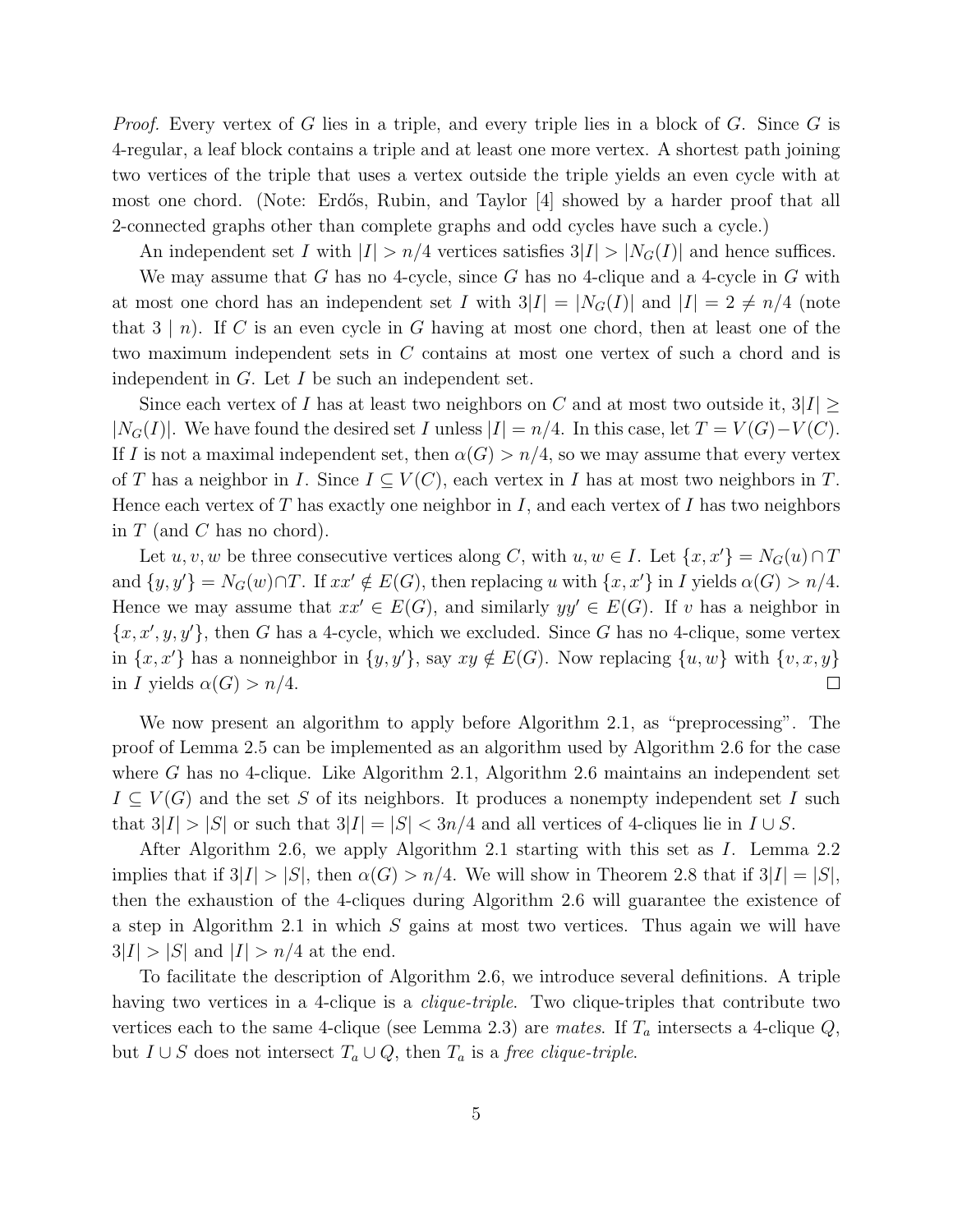Algorithm 2.6. Given an *n*-vertex graph G in  $\mathcal{G}'$ , initialize  $I = S = \emptyset$ . Maintain  $S = N_G(I)$ . When we "stop", the current set  $I$  is the output.

Suppose first that G has no 4-clique. If  $E(G_1) \cap E(G_2) \neq \emptyset$ , then let I consist of one endpoint of such an edge and stop. Otherwise,  $G$  is 4-regular; let  $I$  be an independent set produced by the algorithmic implementation of Lemma 2.5, and stop.

If G has a bonus 4-clique, then define I as in Lemma 2.4 and stop.

If G has a 4-clique but no bonus 4-clique, then repeat the steps below until either  $3|I| >$  $|S|$  or  $I \cup S$  contains all vertices of 4-cliques; then stop.

1. If some vertex outside  $I\cup S$  has at most two neighbors outside S, add it to I and stop.

2. If there is a free clique-triple  $T_a$  with mate  $T_b$  such that S contains  $b_3$  or some  $G_1$ neighbor of  $a_3$ , then add  $\{a_3, b_1\}$  to I and stop.

3. Otherwise, let  $T_a$  be a free clique-triple with mate  $T_b$ , and let  $N_{G_1}(a_3) = \{c_3, d_3\}.$ Since G has no bonus 4-clique,  $c \neq d$ . If  $\{c_1, d_1, c_2, d_2\}$  is not a 4-clique in G, then add  ${a_3, b_1}$  to *I*. If  ${c_1, d_1, c_2, d_2}$  is a 4-clique in *G*, then add  ${a_3, b_1, c_3, d_1}$  to *I*.

**Lemma 2.7.** For  $G \in \mathcal{G}'$ , Algorithm 2.6 produces an independent set I with neighborhood S such that  $3|I| > |S|$  or such that  $3|I| = |S|$  and  $I \cup S$  contains all 4-cliques in G.

*Proof.* First suppose that G has no 4-clique. If G is 4-regular, then Algorithm 2.6 uses the construction of Lemma 2.5 to produce I such that  $3|I| > |S|$  or such that  $3|I| = |S|$  and  $|I| < n/4$  (and hence  $I \cup S \neq V(G)$ ). If G is not 4-regular, then it finds such a set of size 1.

If G has a bonus 4-clique, then the independent set I is as in the proof of Lemma 2.4, with  $3|I| > |S|$ .

Therefore, we may assume that  $G$  has a 4-clique but no bonus 4-clique. In this case, the algorithm iterates Step 3 until it reaches a state where Step 1 or 2 applies or it runs out of free clique-triples.

To show that ending in Step 1 or 2 yields the desired conclusion, suppose that each instance of Step 3 maintains  $3|I| \geq |S|$ . In Step 1, we then add one vertex to I and at most two to S. In Step 2, we add  $\{a_3, b_1\}$  to I and  $\{a_1, a_2, b_2, b_3\} \cup N_{G_1}(a_3)$  to S, but S already contains at least one of these six vertices.

Hence we must show that Step 3 maintains  $3|I| \geq |S|$ . To avoid getting stuck by running out of free clique-triples before absorbing all 4-cliques into  $I \cup S$ , also we must maintain that every 4-clique not contained in  $I \cup S$  intersects a free clique-triple.

These two properties hold initially. Suppose that they hold when we enter an instance of Step 3. We have mates  $T_a$  and  $T_b$ , with  $T_a$  being free. Since Step 2 does not apply,  $b_3 \notin S$ , so  $T_b$  also is free. Since G has no bonus 4-clique,  $c \neq d$ .

In the first case,  $\{c_1, d_1, c_2, d_2\}$  is not a 4-clique, and we add  $\{a_3, b_1\}$  to I. This adds  ${a_1, a_2, b_2, b_3} \cup N_{G_1}(a_3)$  to S, gaining six vertices. The 4-clique  ${a_1, a_2, b_1, b_2}$  has been absorbed. The vertices of other 4-cliques that might enter  $I \cup S$  are those in  $T_c \cup T_d$ .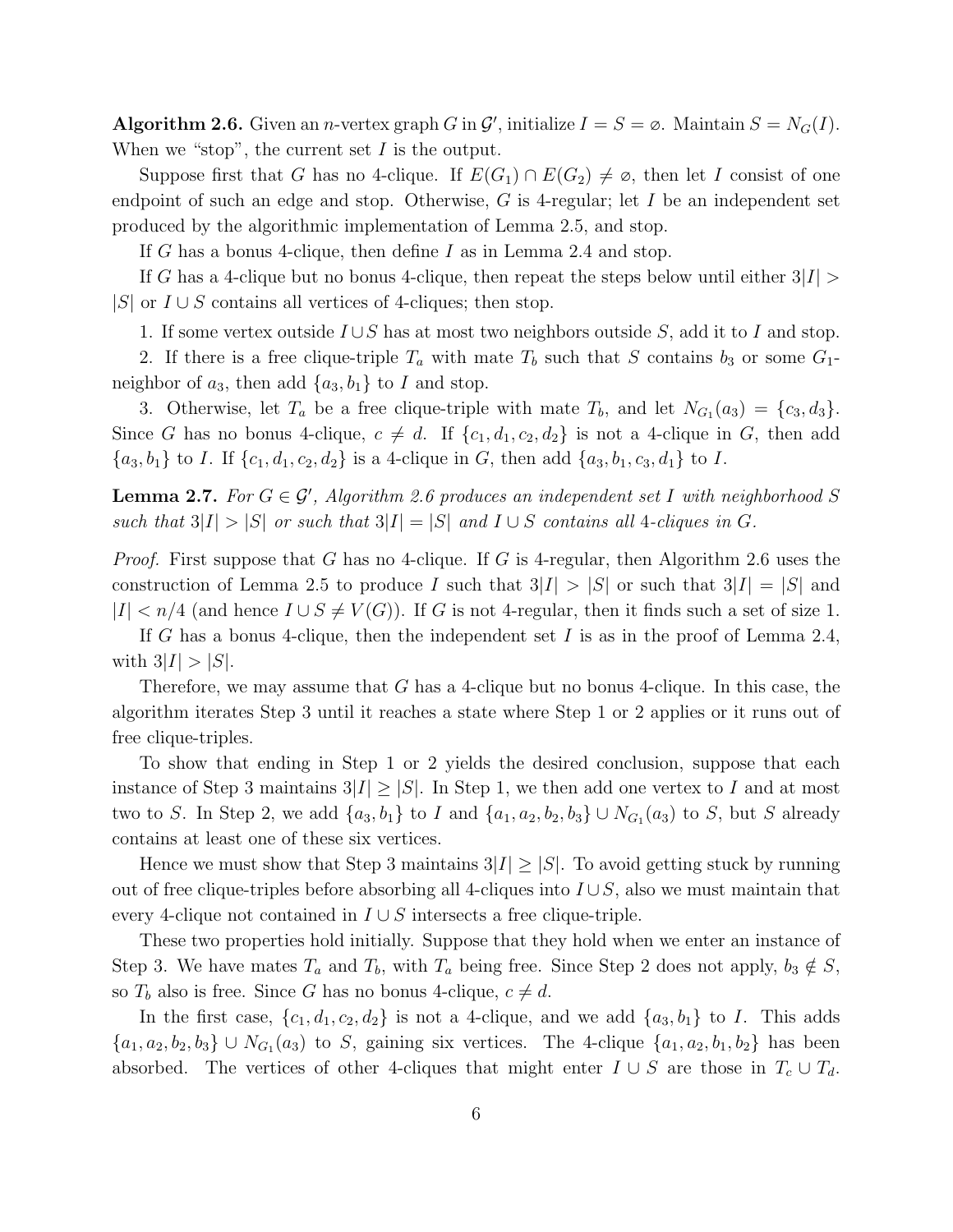Suppose that  $\{c_1, c_2, x_1, x_2\}$  is a 4-clique, with  $T_x$  the mate of  $T_c$ . If  $T_x$  is not free before this instance of Step 3, then  $x_3 \in S$ , but now Step 2 would have applied instead of Step 3, with  $T_c$  as  $T_a$  and  $T_x$  as  $T_b$ . Since the addition to I does not affect  $x_3$ , afterwards  $T_x$  remains free. Similarly, the mate of  $T_d$  remains free if  $T_d$  is a clique-triple.

In the second case,  $\{c_1, d_1, c_2, d_2\}$  is a 4-clique, and we add  $\{c_3, d_1\}$  to I. This is an instance of the first case for the mates  $T_c$  and  $T_d$  unless  $N_{G_1}(c_3) = \{a_3, b_3\}$ . However, that requires  $G = G_{DN}$ , labeled as in Figure 1. Since  $G \in \mathcal{G}'$ , we find a 4-clique where the first case of Step 3 applies.  $\Box$ 

**Theorem 2.8.** For  $G \in \mathcal{G}'$ , using the output of Algorithm 2.6 as initialization to Algorithm 2.1 produces an independent set having more than  $1/4$  of the vertices of G.

*Proof.* By Lemma 2.2, we may assume that the output of Algorithm 2.6 is an independent set I with neighborhood S such that  $3|I| = |S|$  and every 4-clique is contained in  $I \cup S$ . Furthermore, if G has no 4-clique, then  $I \cup S \neq V(G)$ . To complete the proof, we show that with such an initialization, the final step of Algorithm 2.1 adds at most two vertices to S (hence strict inequality holds at the end).

We claim that also when G has a 4-clique and Algorithm 2.6 ends with  $3|I| = |S|$ , we have  $I \cup S \neq V(G)$ . We noted in the proof of Lemma 2.7 that ending in Step 1 or 2 yields  $3|I| > |S|$ , so ending with  $3|I| = |S|$  requires ending in Step 3. On the last step, we have free mates  $T_a$  and  $T_b$ , and we add  $\{a_3, b_1\}$  to I and  $\{a_1, a_2, b_2, b_3\} \cup N_{G_1}(a_3)$  to S. If this exhausts  $V(G)$ , then before the final step we have  $N_{G_1}(a_3) = V(G) - (I \cup S) - (T_a \cup T_b)$ . The other vertices of the triples containing the vertices of  $N_{G_1}(a_3)$  are already in S. These two vertices lie in the same triple; otherwise, each has at most two neighbors outside S before the last step, and Step 1 would apply. On the other hand, if they belong to the same clique, then  $\{a_1, a_2, b_1, b_2\}$  is a bonus 4-clique, which would have been used at the beginning.

Hence we may assume that at least one vertex remains outside  $I \cup S$  when we move to Algorithm 2.1. We claim that at most two vertices are added to S in the final step of Algorithm 2.1. If three vertices are added to  $S$ , then let  $x$  be the vertex added to  $I$ , with neighbors  $u, v, w$  added to S. Choosing one of  $\{u, v, w\}$  instead of x would also add at least three vertices to S, since we chose v to minimize  $|N(v) - S|$ . This implies that  $\{u, v, w, x\}$ is a 4-clique in G. This possibility is forbidden, since all vertices contained in 4-cliques are added to  $I \cup S$  during Algorithm 2.2.  $\Box$ 

Corollary 2.9. Every 2-factor-plus-triangles graph has independence ratio at least 1/4, with equality only for graphs whose components are all isomorphic to  $G_{DN}$ .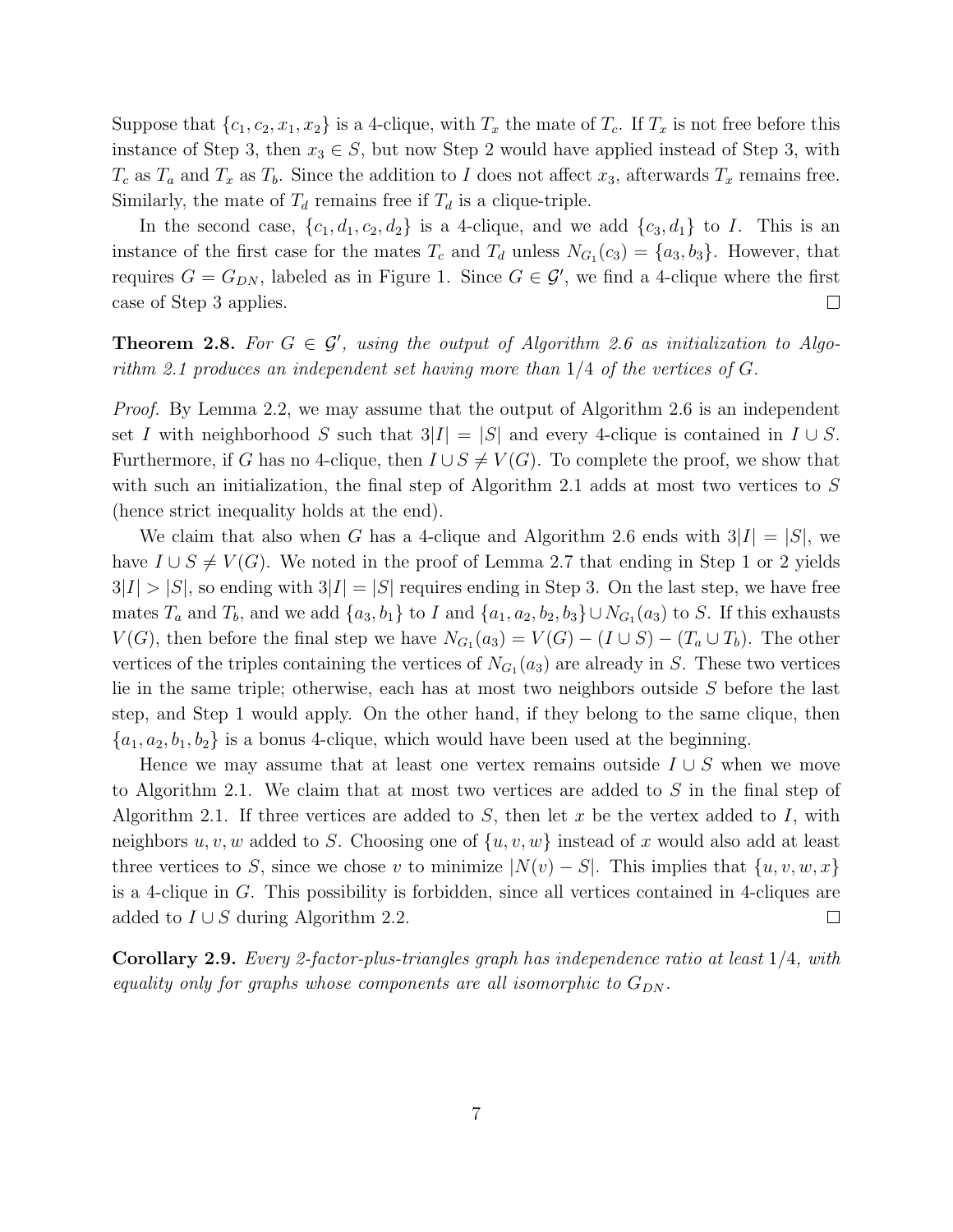## 3 Constructions

The Du-Ngo graph  $G_{DN}$  is the only graph in  $\mathcal{G}'$  with independence ratio 1/4. In this section, we construct an infinite sequence of graphs with independence ratio less than 4/15.

Figure 3 shows a 27-vertex graph G in  $\mathcal{G}'$  with  $\alpha(G) = \frac{1}{4}(27+1)$ . Note that G is connected. An independent set I has at most six vertices in the subgraph inside the dashed box (at most two from each "column" of 4-cycles). Also, I has at most one vertex in the remaining 3-cycle  $[x_3, y_3, z_3]$  in  $G_1$ . Hence  $\alpha(G) \leq 7 = (27 + 1)/4$ , and  $\{a_1, b_3, c_1, d_3, e_1, f_3, x_3\}$  achieves the upper bound.



Figure 3: A graph in  $\mathcal{G}'$  with independence number  $(n+1)/4$ 

One may ask whether there are infinitely many graphs  $G$  in  $\mathcal{G}'$  with  $\alpha(G) = (|V(G)|+1)/4$ , or at least with  $\alpha(G) \leq (|V(G)| + c)/4$  for some constant c. We conjecture that no such constant exists; in fact, we conjecture the following stronger statement.

**Conjecture 3.1.** For every  $t < 4/15$ , only finitely many graphs in  $\mathcal{G}'$  have independence ratio at most t.

This conjecture is motivated by the following theorem, which shows that the conclusion is false when  $t \geq 4/15$ . To avoid confusion with our earlier use of  $G_1$  and  $G_2$ , we use  $Q_i$  and  $R_i$  to index sequences of special graphs in this construction.

**Theorem 3.2.** For  $i \geq 0$ , there is a graph  $Q_i \in \mathcal{G}$  with independence ratio  $\frac{4(2^i)-5/3}{15(2^i)-6}$  $\frac{1(2^{i})-5/3}{15(2^{i})-6}$ .

*Proof.* We first construct a rooted graph  $R_i$  for  $i \geq 0$ . Then  $Q_i$  will be built from three disjoint copies of  $R_i$  by adding a 3-cycle on the roots. With v denoting the root of  $R_i$ , let  $R'_i = R_i - v$ . We construct  $R_i$  with  $n_i$  vertices such that

1.  $n_i = 15(2^i) - 6$  and  $R_i$  is connected,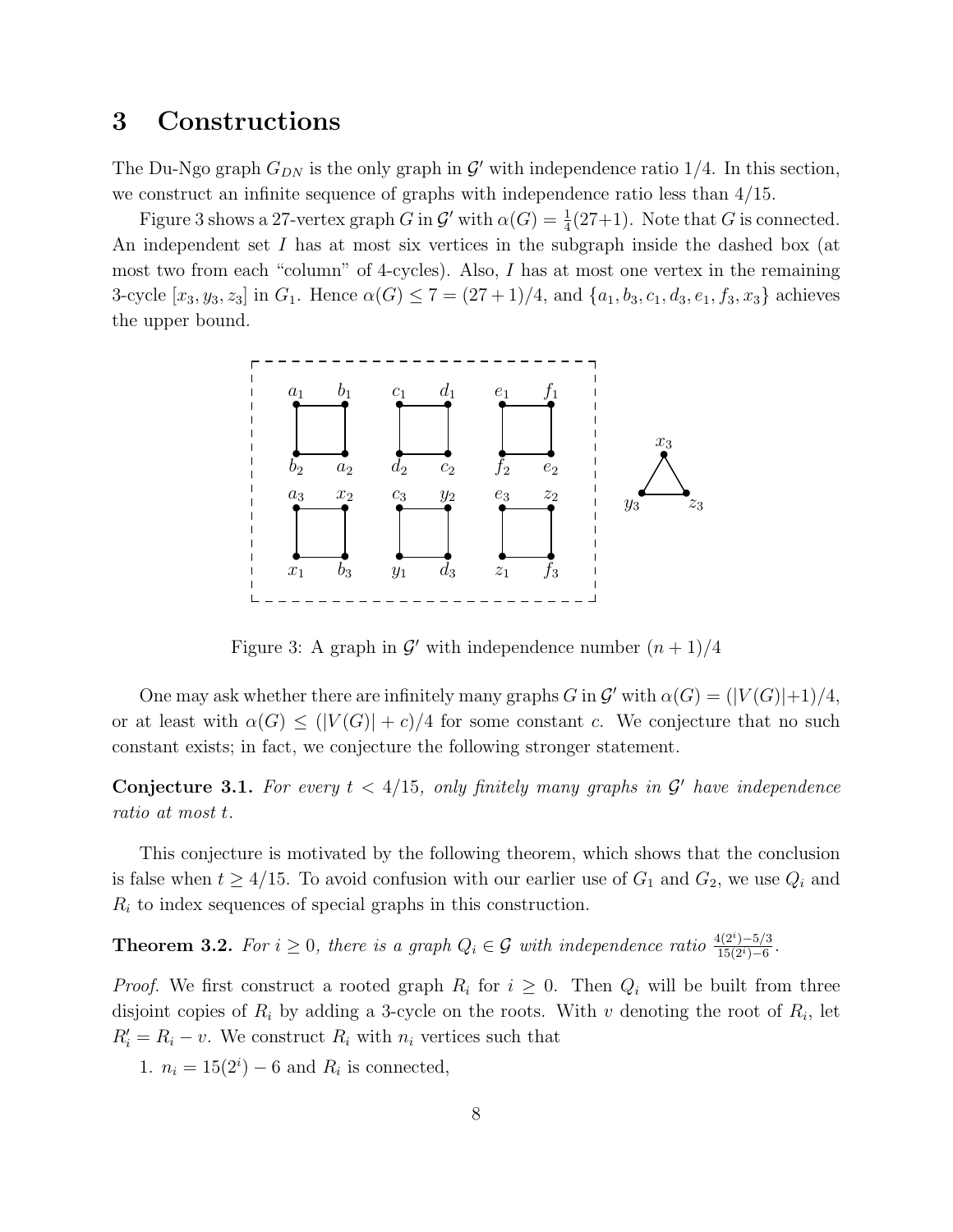2.  $R_i$  decomposes into a 2-factor on  $R'_i$  and  $n_i/3$  disjoint triangles, and

3.  $\alpha(R'_i) = 4(2^i) - 2$ , with a maximum independent set avoiding the neighbors of v.



Figure 4: The graphs  $R_0$  and  $R_1$ 

We show  $R_0$  in Figure 4 with root  $c_3$ . This graph is connected, has  $15(2^0) - 6$  vertices, and is the union of a 2-factor on  $R'_0$  and triangles with vertex sets  $T_a$ ,  $T_b$ , and  $T_c$ . An independent set in  $R'_0$  has at most one vertex from each 4-clique, and  $\{a_1, b_3\}$  is an independent set of size 2 avoiding  $T_c$ , so  $\alpha(R'_0) = 4(2^0) - 2 = 2$ .

For  $i \geq 1$ , start with two disjoint copies of  $R_{i-1}$ , having roots  $c_3$  and  $d_3$ . Add triples  $T_x$  and  $T_y$  on six new vertices. Augment the union of the 2-factors in the copies of  $R'_{i-1}$ by adding the 3-cycle  $[c_3, d_3, x_3]$  and the 4-cycle  $[x_1, y_1, x_2, y_2]$ . Leave  $y_3$  as the root in the resulting graph  $R_i$ . Figure 4 shows  $R_1$ .

Doubling and adding six vertices shows inductively that  $n_i = 15(2^i) - 6$ . By construction,  $R_i$  is the union of a 2-factor on  $R'_i$  and  $n_i/3$  disjoint triangles. For connectedness, note that inductively each vertex in a copy of  $R_{i-1}$  has a path to its root, and using the added 3-cycle, 4-cycle, and triples yields a path from each vertex to the root of  $R_i$ .

It remains to check property (3). Let  $I$  be an independent set in  $R'_{i}$ . Maximizing the contributions to I from the two copies of  $R'_{i-1}$  yields  $|I| \leq 2\alpha(R'_{i-1}) + 2 = 4(2^i) - 2$ . Furthermore, since  $R'_{i-1}$  has a maximum independent set avoiding the neighbors of the root of  $R_{i-1}$ , we can use  $c_3$  and  $x_1$  as the two added vertices from  $R'_i$ , thereby forming a maximum independent set in  $R'_i$  that avoids  $T_y$ .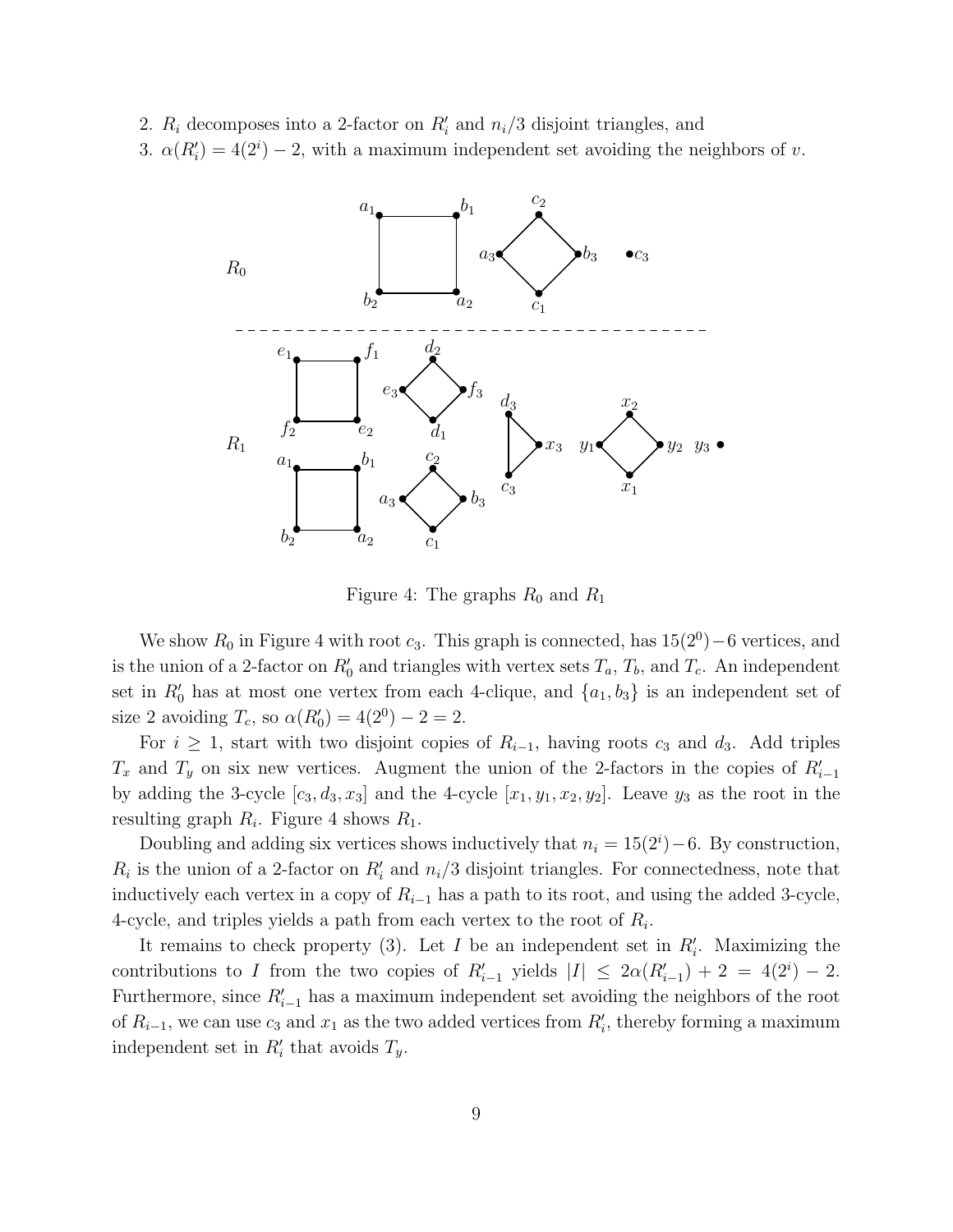In forming  $Q_i$  by adding a 3-cycle on the roots of three disjoint copies of  $R_i$ , we obtain a connected 2-factor-plus-triangles graph. We can obtain maximum contribution from the three copies of  $R'_i$  obtained by deleting the roots without using any neighbor of the roots. Hence  $\alpha(Q_i) = 3\alpha(R'_i) + 1 = 12(2^i) - 5$ . With  $Q_i$  having  $3n_i$  vertices, we obtain the independence ratio claimed.  $\Box$ 

In light of Erdős' question concerning the 3-colorability of graphs in  $\mathcal G$  when 4-cycles are excluded from  $G_1$ , it is natural to ask whether this additional condition guarantees independence ratio  $1/3$ . The answer is no. In fact, for every odd g we construct infinitely many graphs in  $\mathcal{G}'$  with independence ratio less than  $1/3$  formed using a 2-factor that has girth g. When  $g \equiv 1 \mod 6$ , the smallest graph in our family has  $g^2 + 2g$  vertices; this suggests the following conjecture, which by our construction would be asymptotically sharp.

Conjecture 3.3. Every n-vertex graph in  $\mathcal{G}'$  with girth at least  $\sqrt{n}$  has an independent set of size at least n/3.

Our construction was motivated by an arrangement of triples on a 7-cycle, where two of the triples have one element off the cycle. This arrangement, shown in Figure 5, is due to Sachs (see  $[6]$ ). We use it to build examples with girth 7. For larger g congruent to 1 modulo 6, we construct an arrangement on a  $q$ -cycle. A special list allows us to enlarge the arrangement by multiples of 6.



Figure 5: The graph  $H'_7$ 

**Definition 3.4.** An  $a, b\text{-}brick$  is a list of six characters plus two holes called *notches*:  $(a_1, \Box, b_1, a_2, b_2, a_3, \Box, b_3)$ . An a, b-brick can link to a c, d-brick by starting the c, d-brick at the second notch in the  $a, b$ -brick. The last element of the  $a, b$ -brick then fits into the first notch in the c, d-brick. Such linkages leave notches in the second and next-to-last positions.

A starter brick is a list of seven characters plus two notches that has the form  $(y_1, \Box, y_2, z_1, x_1, z_2, x_2, \Box, z_3)$ . For  $g = 6j + 1$ , let  $H'_g$  consist of two special vertices  $x_3$  and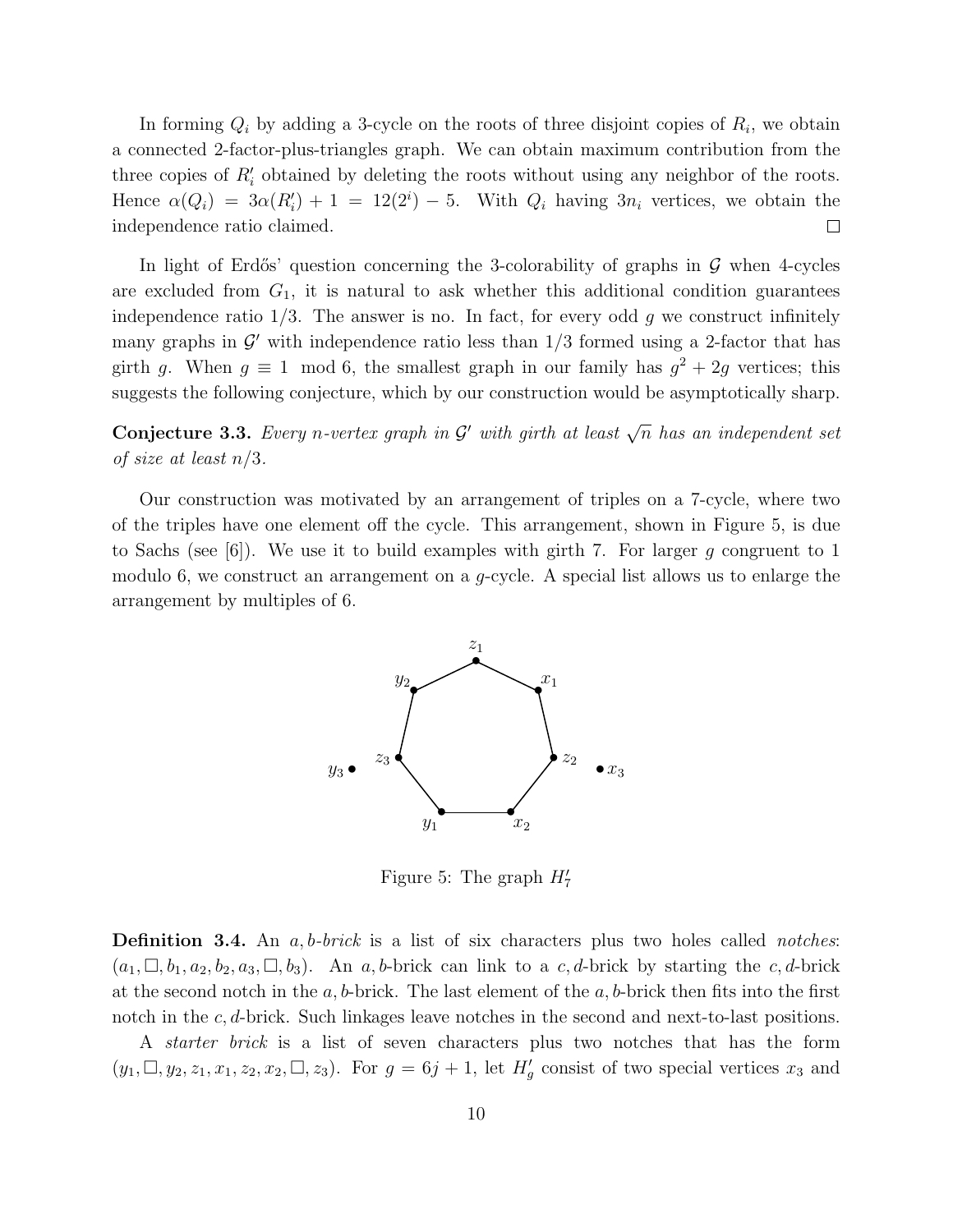$y_3$  plus the cycle of length g whose vertices in order are named by a cyclic arrangement having a starter brick and  $a^{(i)}$ ,  $b^{(i)}$ -bricks for  $1 \leq i \leq j-1$ , linked together in order. The  $a^{(1)}, b^{(1)}$ -brick links to the second notch of the starter brick, and the  $a^{(j-1)}, b^{(j-1)}$ -brick links at its end to the first notch of the starter brick. In the degenerate case  $j = 1$ , the starter brick links to itself, producing the graph  $H'_{7}$  shown in Figure 5. For each symbol q, the vertices of  $\{q_1, q_2, q_3\}$  in  $H'_g$  form a triangle. Note that  $H'_g$  has  $g + 2$  vertices.

The remaining theorems in this section rest on the following simple lemma.

**Lemma 3.5.** Let I be an independent set intersecting triples  $T_a$  and  $T_b$  in a graph G in  $\mathcal{G}$ . If  $T_a$  and  $T_b$  form an a, b-brick in  $G_1$ , and I contains the vertex in a notch of the a, b-brick, then I also contains the vertex farthest from it in the a, b-brick.

*Proof.* An a, b-brick has the form  $(a_1, \Box, b_1, a_2, b_2, a_3, \Box, b_3)$ . If I contains the vertex in the first notch, then I omits  $a_1$  and  $b_1$ . Since I must intersect  $T_a$ , we have  $b_2 \notin I$ . Hence I must contain  $b_3$  to intersect  $T_b$ .  $\Box$ 

**Theorem 3.6.** For each odd g, there are in  $\mathcal{G}'$  infinitely many graphs with girth g whose independence ratio is less than  $\frac{1}{3}$ .

*Proof.* First suppose that  $g = 6j + 1$ . For  $k \ge 1$ , we construct such a graph  $H_{g,h,k}$  with  $(g+2)hk$  vertices. Start with hk copies of the graph  $H'_{g}$  constructed in Definition 3.4, where h is odd and at least 3. The vertices having the three subscripted copies of a given label form a triple, with  $x_3$  and  $y_3$  lying outside the cycle as in Figure 5. Each copy of  $H'_g$  requires an additional superscript in the labels to distinguish its vertices from those of other copies.

Number the copies 0 through  $hk - 1$ . For  $0 \le i \le k - 1$ , add a cycle on the vertices representing  $x_3$  in copies  $hi + 1$  through  $hi + h$  (mod  $hk$ ) of H', and add a cycle on the vertices representing  $y_3$  in copies hi through  $hi + h - 1$  of H'. This completes the graph  $H_{g,h,k}$ ; note that it has  $(g+2)hk$  vertices and is a 2-factor-plus-triangles graph.

Since  $H'_g$  has an  $x_3, y_3$ -path, the cycles on the copies of  $x_3$  and  $y_3$  make it possible to reach each copy of  $H'$  from any other. Hence  $H_{g,h,k}$  is connected.

Each cycle in the 2-factor forming  $H_{g,h,k}$  has length g or length h. A cycle of length h contributes at most  $(h-1)/2$  vertices to an independent set; we apply this to the cycles through the copies of  $x_3$  and  $y_3$ . There are 2k of these cycles, so they contribute at most  $k(h-1)$  vertices. In addition, we claim that the g-cycle in each copy of  $H'_g$  contributes at most 2j vertices to an independent set; note that  $2j = (g-1)/3$ . If this claim is true, then

$$
\alpha(H_{g,h,k}) \le hk \frac{g-1}{3} + k(h-1) = hk \frac{g+2}{3} - k < hk \frac{g+2}{3} = \frac{1}{3}|V(H_{g,h,k})|.
$$

The inequality would be too weak if the g-cycle could contribute  $2j + 1$  vertices.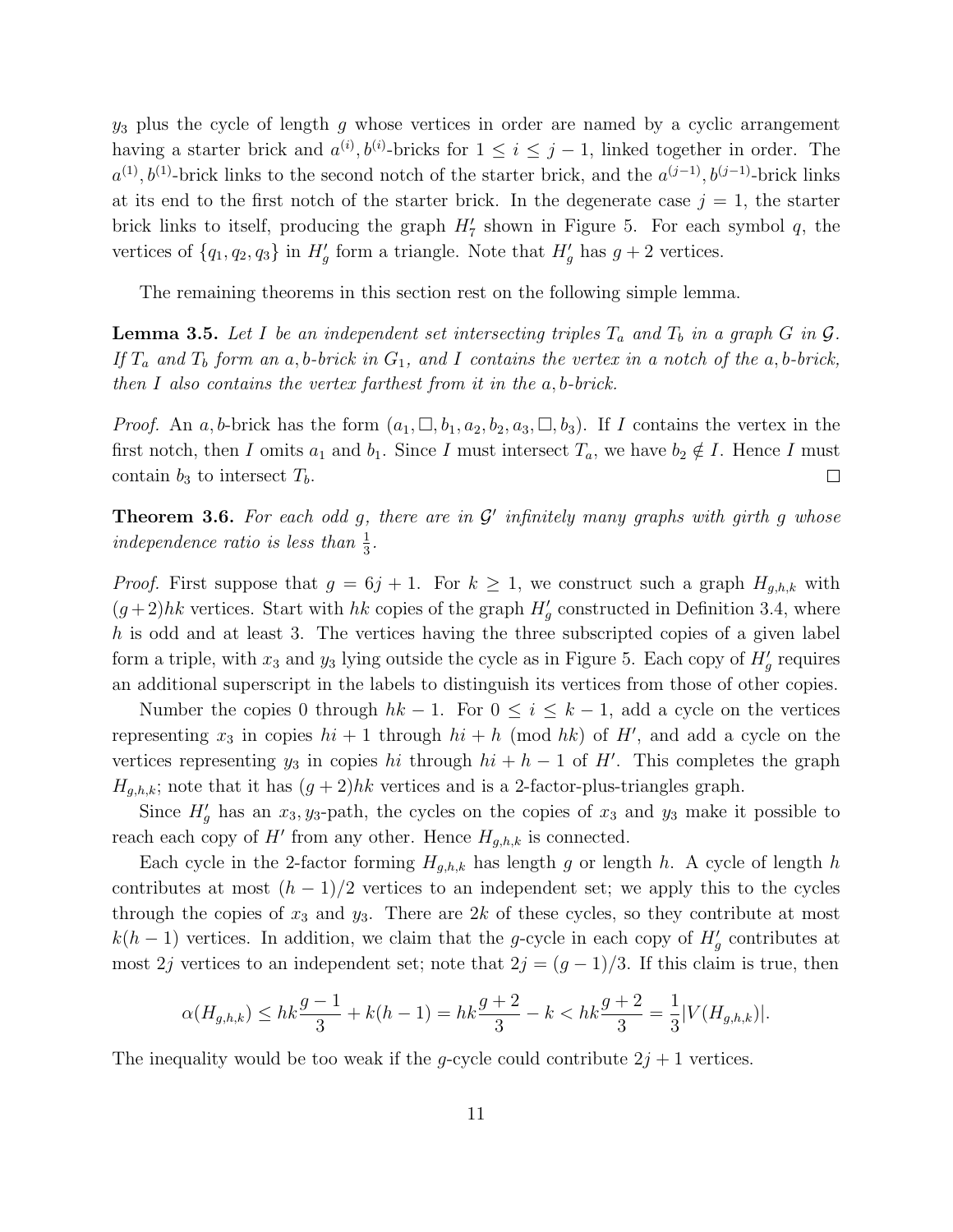To prove the claim, note that the g-cycle contains the vertices of  $2j - 1$  full triples (including one in the starter brick) plus  $\{x_1, x_2, y_1, y_2\}$ . To contribute more than 2j vertices, we must find an independent set having an element from each full triple, plus one of  $\{x_1, x_2\}$ and one of  $\{y_1, y_2\}$ .

Suppose that such an independent set  $I$  exists. Since the last vertex of each brick fits into the first notch of the next brick,  $z_3 \in I$  implies  $b_3^{(j-1)} \in I$ , and  $y_1 \in I$  implies  $a_1^{(1)} \in I$ , by applying Lemma 3.5 iteratively to each ordinary brick. In the first case,  $b_3^{(j-1)} \in I$  forbids having a vertex from  $\{y_1, y_2\}$ . In the second case,  $x_2, z_3 \notin I$ , and I cannot have two elements in  $\{z_1, x_1, z_2\}$ . Both arguments apply in degenerate form when  $k = 0$ .

In the remaining case,  $z_3, y_1 \notin I$ . Here one from each of  $T_x, T_y, T_z$  must be chosen nonconsecutively from the string  $(y_2, z_1, x_1, z_2, x_2)$ , and this is not possible. This completes the argument for  $q \equiv 1 \mod 6$ .

When  $g \not\equiv 1 \pmod{6}$ , we set h to be g and let the first value higher than g that is congruent to 1 modulo 6 play the role of  $g$  in the construction above. Since  $k$  is arbitrary, the family is still infinite.  $\Box$ 

To form the smallest example in the construction of Theorem 3.6 when  $q \equiv 1 \mod 6$ , set  $h = g$  and  $k = 1$ . The resulting graph  $H_{g,g,1}$  has girth g and has  $g^2 + 2g$  vertices. Letting  $n = |V(H_{g,g,1})|$ , we have an *n*-vertex example where  $G_1$  has girth  $\sqrt{n+1} - 1$  and the independence ratio (of  $H_{g,g,1}$ ) is less than 1/3. When  $g \neq 1 \mod 6$  and we are forced to use  $H'_{g'}$  for some g' larger than g, we use even more vertices. This motivates Conjecture 3.3.

Although girth at least  $\sqrt{n}$  in  $G_1$  may be enough to force an independent set of size  $n/3$ in  $G$ , it does not force  $G$  to be 3-colorable. Surprisingly, there is no threshold for the girth in terms of n that forces this except n itself, where  $G$  becomes a cycle-plus-triangles graph. Note that if the girth of an *n*-vertex 2-regular graph  $G_1$  is not *n*, then it is at most  $n/2$ .

**Theorem 3.7.** If  $n = 24 + 12k$  with  $k \geq 0$ , then there is an n-vertex 2-factor-plus-triangles graph G such that  $G_1$  consists of two n/2-cycles and G is not 3-colorable.

*Proof.* We use  $a^{(i)}$ ,  $b^{(i)}$ -bricks as in Theorem 3.6, but for this theorem the starter bricks have 12 symbols plus two notches. We use two starter bricks:

$$
(z_1, \Box, z_2, u_1, z_3, u_2, v_3, w_3, y_2, x_3, y_1, x_2, \Box, y_3)
$$
  

$$
(\hat{z}_2, \Box, \hat{z}_3, v_1, w_1, \hat{z}_1, v_2, w_2, u_3, \hat{y}_2, x_1, \hat{y}_3, \Box, \hat{y}_1)
$$

Let  $G_1$  consist of cycles C and  $\hat{C}$ , where C consists of the first starter brick and  $a^{(i)}$ ,  $b^{(i)}$ -bricks for  $1 \leq i \leq k$ , and  $\hat{C}$  consists of the second starter brick and  $\hat{a}^{(i)}$ ,  $\hat{b}^{(i)}$ -bricks for  $1 \leq i \leq k$ , linked in order as in Theorem 3.6. The triples for  $u, v, w, x$  create connections between the two cycles, but all other triples are confined to C or to  $\hat{C}$ . When  $k = 0$ , each starter brick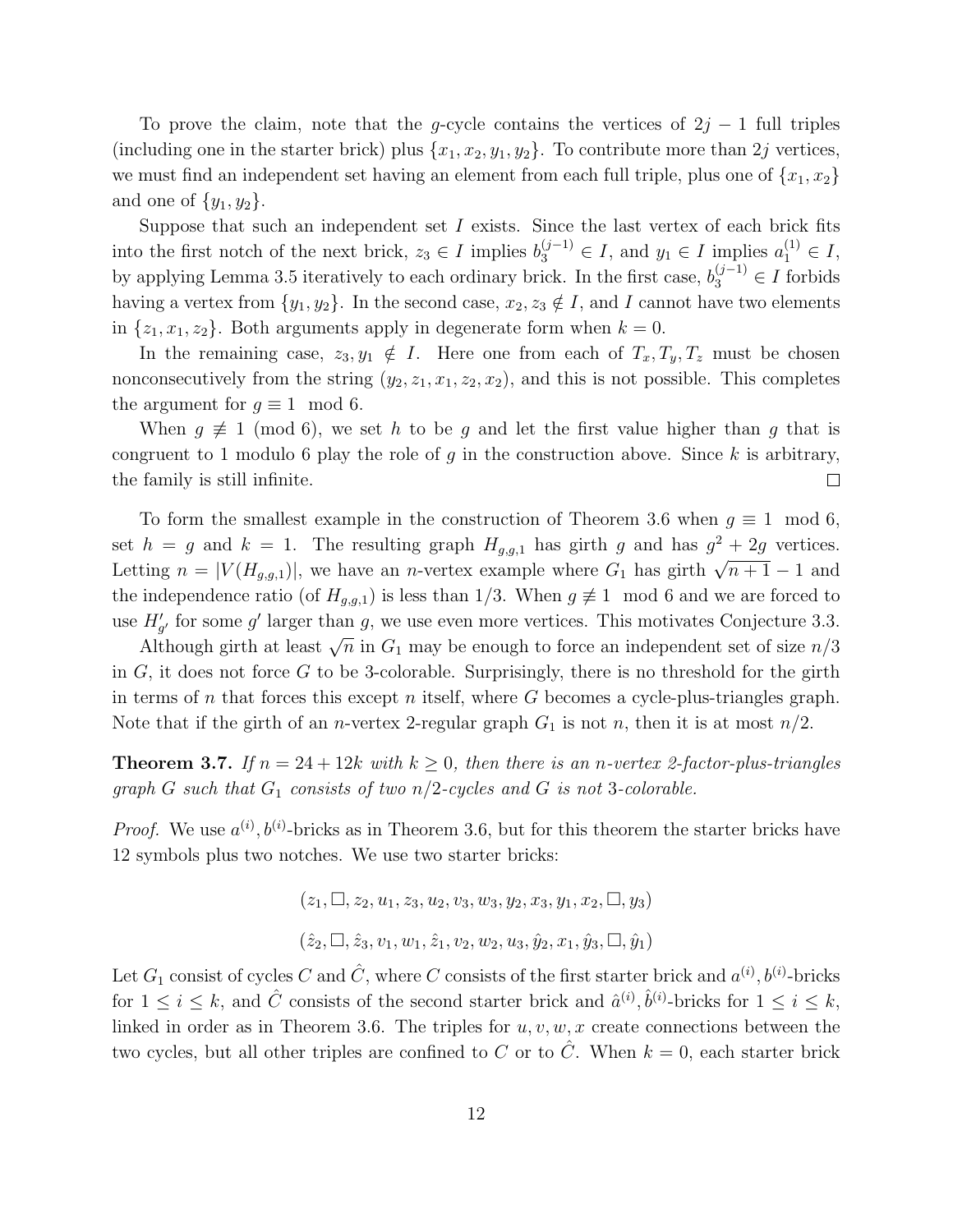links into itself to form a 12-cycle. (Examples with n vertices and girth  $n/2 - 6r$  arise by using  $k - r$  ordinary bricks in C and  $k + r$  ordinary bricks in  $\hat{C}$ ; the same argument applies.

Suppose that the resulting graph G has a proper 3-coloring  $f$ . Each color class is an independent set having one vertex in each triple. Simplifying notation, let  $b_3$  and  $a_1$  denote the vertices in the first and second notches of the starter brick in  $C$ , respectively, while  $b_3$  and  $\hat{a}_1$  denote those vertices in C. Without loss of generality, we may assume that  $f(a_1) = 1$ . Repeatedly applying Lemma 3.5 yields  $f(z_1) = 1$ . Now we may assume that  $f(b_3) = 3$ ; repeatedly applying Lemma 3.5 yields  $f(y_3) = 3$ .

If the neighbors in  $G_1$  of a vertex  $\alpha$  belong to the same triple, then the third member of that triple must have the same color as  $\alpha$ . Hence  $f(x_3) = f(y_3) = 3$ , and  $f(u_1) = f(z_1) = 1$ . Also, if a vertex next to  $\alpha$  and another member of the triple containing  $\alpha$  have distinct colors, then  $f(\alpha)$  is the third color. Hence  $f(x_2) = 2$  and  $f(z_2) = 2$ . Once we color two members of a triple, the third has the third color. Hence  $f(x_1) = 1$  and  $f(z_3) = 3$ . If two neighbors of  $\alpha$  have distinct colors, then  $\alpha$  has the third color. Hence  $f(y_1) = 1$ . Now  $f(y_2) = 2$ .

Since  $f(z_3) = 3$  and  $f(u_1) = 1$ , we have  $f(u_2) = 2$ , and then  $f(u_3) = 3$ . Now  $f(x_1) = 1$ and  $f(u_3) = 3$  imply  $f(\hat{y}_2) = 2$ , and hence  $f(\hat{y}_3) = 3$  and  $f(\hat{y}_1) = 1$ . This leaves  $f(\hat{a}_1) = 2$ . Iterating Lemma 3.5 now yields  $f(\hat{z}_2) = 2$  and  $f(\hat{b}_3) = 1$ . Now  $f(\hat{z}_3) = 3$  and  $f(\hat{z}_1) = 1$ .

We have now determined the colors of all vertices in the starter bricks except those in the triples  $T_v$  and  $T_w$ . For all other vertices in these bricks, the color matches the subscript. The relevant remaining segments are  $(u_2, v_3, w_3, y_2)$  and  $(\hat{z}_3, v_1, w_1, \hat{z}_1, v_2, w_2, u_3)$ . Color 2 is forbidden from  $\{v_3, w_3\}$ . Hence it appears on one of  $\{v_1, v_2\}$  and one of  $\{w_1, w_2\}$ . However, the subscripts on its appearances differ. If  $f(v_1) = f(w_2) = 2$ , then  $f(w_1) = f(v_2) = 3$  (since  $f(\hat{z}_1) = 1$ , and then  $f(v_3) = f(w_3)$ . If  $f(v_2) = f(w_1) = 2$ , then  $f(w_2) = f(v_1) = 1$  (since  $f(\hat{z}_3) = f(u_3) = 3$ , and again  $f(v_3) = f(w_3)$ . Hence the coloring cannot be completed.  $\Box$ 

# 4 Triangles-Plus-Triangles Graphs

Although some 2-factor-plus-triangles graphs are not 3-colorable, some (such as cycle-plustriangles graphs) are 3-choosable. Another such class occurs at the other "extreme", when the cycles in the 2-factor are 3-cycles. That is, the union of two graphs on the same vertex set whose components are all triangles is 3-choosable.

We prove a more general statement in terms of the numbers of vertices in the components of two subgraphs whose union is  $G$ . Our main tool is the theorem of Galvin  $[7]$  about list coloring of the line graphs of bipartite graphs: if  $G$  is a bipartite multigraph with maximum degree k, then the line graph of  $G$  is k-choosable.

**Proposition 4.1.** If  $G_1$  and  $G_2$  are graphs whose components have at most s vertices, then  $G_1 \cup G_2$  is s-choosable.